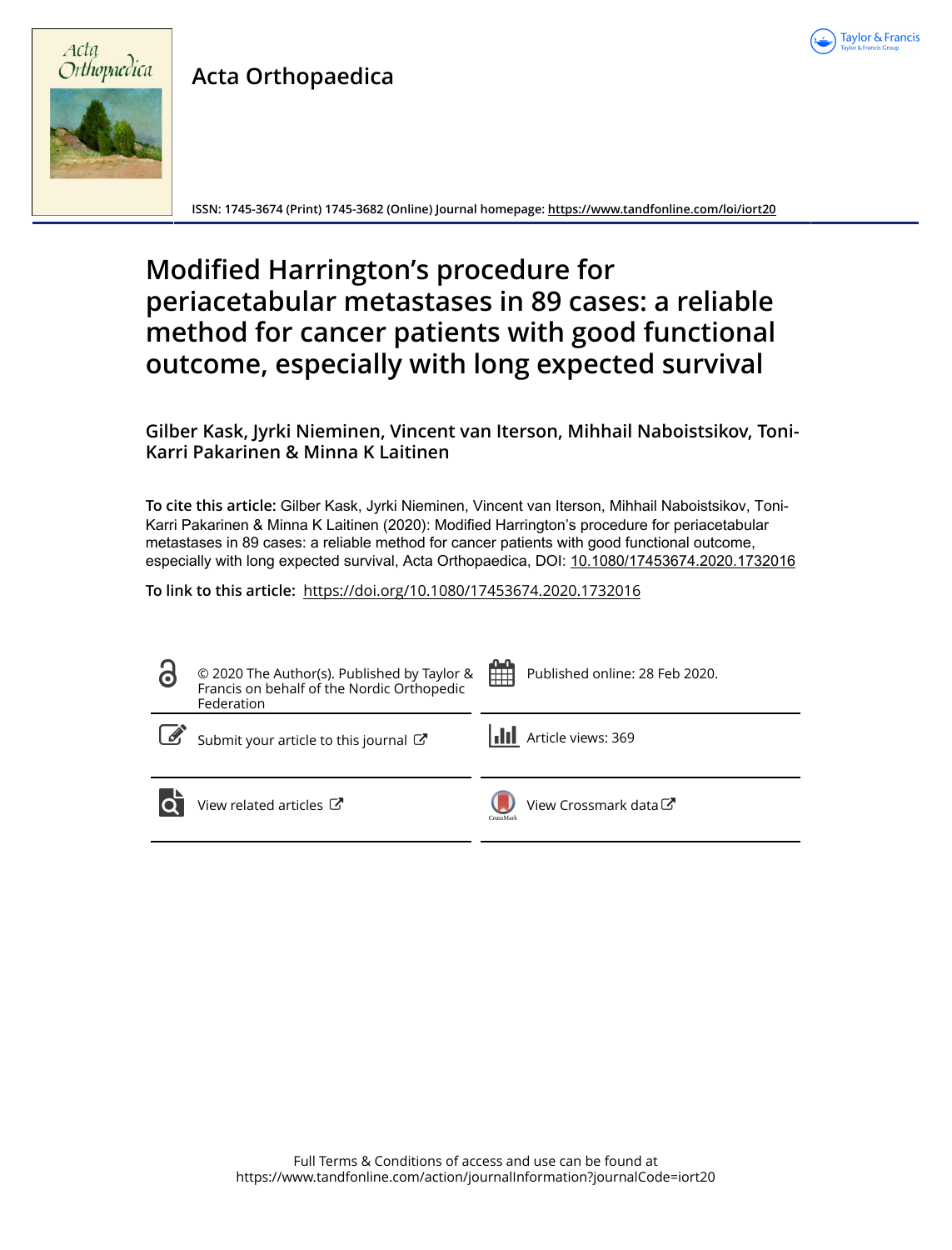# Modified Harrington's procedure for periacetabular metastases in 89 cases: a reliable method for cancer patients with good functional outcome, especially with long expected survival

Gilber KASK <sup>1,3</sup>, Jyrki NIEMINEN <sup>2</sup>, Vincent VAN ITERSON <sup>3</sup>, Mihhail NABOISTSIKOV <sup>1</sup>, Toni-Karri PAKARINEN <sup>2</sup>, and Minna K I AITINEN  $3$ 

Background and purpose — The pelvis is the 3rd most common site of skeletal metastases. In some cases, periacetabular lesions require palliative surgical management. We investigated functional outcome, complications, and implant and patient survival after a modified Harrington's procedure.

Patients and methods — This retrospective cohort study included 89 cases of surgically treated periacetabular metastases. All patients were treated with the modified Harrington's procedure including a restoration ring. Lesions were classified according to Harrington. Functional outcome was assessed by Harris Hip Score (HHS) and Oxford Hip Score (OHS). Postoperative complications, and implant and patient survival are reported.

Results — The overall postoperative functional outcome was good to fair (OHS 37 and HHS 76). Sex, age, survival > 6 and 12 months, and diagnosis of the primary tumor affected functional outcome. Overall implant survival was 96% (95% Cl 88–100) at 1 year, 2 years, and 5 years; only 1 acetabular implant required revision. Median patient survival was 8 months (0–125). 10/89 patients had postoperative complications: 6 major complications, leading to revision surgery, and 4 minor complications.

Interpretation — Our modified Harrington's procedure with a restoration ring to achieve stable fixation, constrained acetabular cup to prevent dislocation, and antegrade iliac screws to prevent cranial protrusion is a reliable reconstruction for periacetabular metastases and results in a good functional outcome in patients with prolonged survival. A standardized procedure and low complication rate encourage the use of this method for all Harrington class defects.

The pelvis is the 3rd most common site for surgically treated skeletal metastases after the femur and humerus (Ratasvuori et al. 2013).

In deciding whether and how to operate on periacetabular lesions, the estimated patient survival and size of the skeletal lesion should be considered. Expected survival is dependent on the type of primary tumor and metastatic burden. The mean survival of pathological fractures in the pelvic area is usually less than 2 years (Hansen et al. 2004, Ratasvuori et al. 2014).

Periacetabular defects can be reconstructed in several ways depending on the extent. Harrington's classification separates cases as follows: class I, the acetabular lateral cortices and superior and medial walls are intact; class II, the medial wall is deficient; class III, the lateral cortices, medial wall, and superior wall are all deficient; and class IV, there is wide destruction all the way to the wing of the ilium (Harrington 1981). Harrington also designed a method for reconstruction in cases in which the periacetabular bone presents extensive loss, as in classes III and IV. In this conventional procedure, antegrade pins (from the wing of the ilium to the acetabular dome) or retrograde pins (from the acetabular dome into the wing of the ilium and into the sacroiliac joint) are used. Other methods are also available for the reconstruction, such as filling metastatic cavities with bone cement (cementoplasty), acetabular cages, custom-made pelvic endoprostheses, and the "ice-cream cone" periacetabular prosthesis (Walker 1993, Harrington 1995, Fisher et al. 2011).

The original Harrington's procedure is rarely used any more, whereas some studies have other procedures, usually less invasive, e.g., no pins in the iliac crest (Tsagozis et al. 2015), using short screws or pins (Bernthal et al. 2015, Tsagozis et al. 2015), and not performing arthroplasty (Charles et al. 2017).

*© 2020 The Author(s). Published by Informa UK Limited, trading as Taylor & Francis Group, on behalf of the Nordic Orthopedic Federation. This is an Open Access article distributed under the terms of the Creative Commons Attribution License (http://creativecommons.org/licenses/by/4.0/), which permits unrestricted use, distribution, and reproduction in any medium, provided the original work is properly cited. DOI 10.1080/17453674.2020.1732016*

<sup>&</sup>lt;sup>1</sup> Department of Orthopaedics and Traumatology, Tampere University Hospital, Tampere; <sup>2</sup> Coxa Hospital for Joint Replacement, Tampere; <sup>3</sup> Department of Orthopaedics and Traumatology, Helsinki University Hospital, University of Helsinki, Helsinki, Finland Correspondence: gilber.kask@pshp.fi

Submitted 2019-09-30. Accepted 2020-02-04.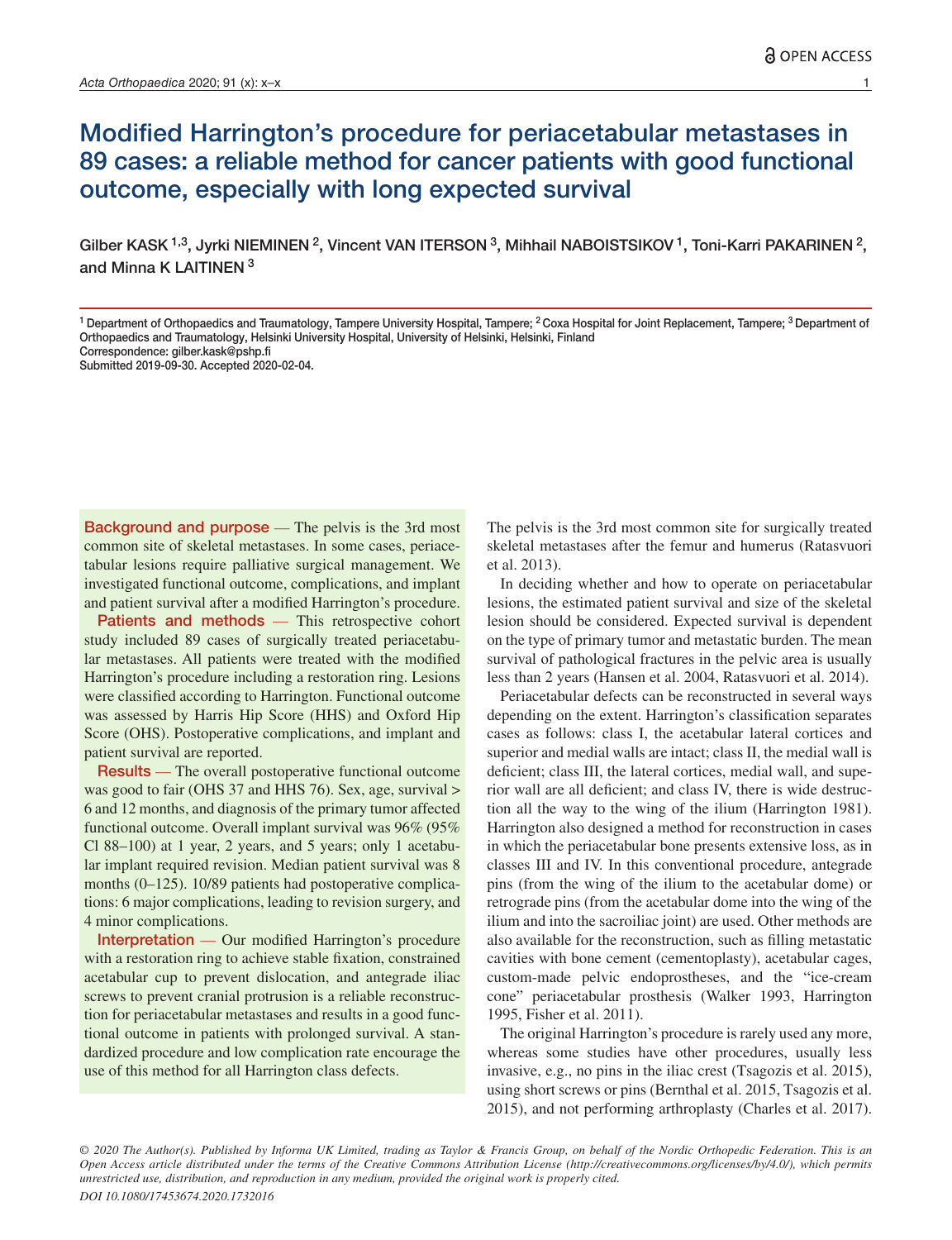| Characteristics                      | n              |
|--------------------------------------|----------------|
| Eligible cases                       | 89             |
| Sex<br>Female                        | 50             |
| Male                                 | 39             |
| Mean/median follow-up months (range) | 18/8 (0-125)   |
| Mean age at surgery years (range)    | $67(27-94)$    |
| Age                                  |                |
| > 60                                 | 62             |
| $\leq 60$                            | 27             |
| Metastatic load                      | 43             |
| Multiple bone<br>Solitary bone       | 18             |
| Bone, lung, and other                | 17             |
| Bone and lung                        | 11             |
| <b>ASA</b>                           |                |
| $\overline{2}$                       | 14             |
| 3                                    | 41             |
| 4                                    | 26             |
| Data missing                         | 8              |
| Radiotherapy<br>Preoperative         | 31             |
| Postoperative                        | 37             |
| Pre- and postoperative               | $\overline{2}$ |
| None                                 | 19             |
| Primary malignant tumor              |                |
| <b>Breast</b>                        | 28             |
| Prostate                             | 13             |
| <b>Renal cell</b>                    | 11             |
| Myeloma                              | 10<br>7        |
| Lung<br>Other                        | 20             |
| Last status                          |                |
| Dead due to cancer                   | 55             |
| Dead due to treatment                | 3              |
| Dead due to other cause              | 1              |
| Dead due to unknown reason           | 10             |
| Alive                                | 20             |

Table 1. Patient characteristics. Values are number of cases unless otherwise specified

Sample sizes in publications reporting conventional and modified Harrington's technique are small, ranging from 19 to 51 patients (Harrington 1981, Nilsson et al. 2000, Tillman et al. 2008, Shahid et al. 2014, Charles et al. 2017), and the publications reporting functional outcomes are few (Nilsson et al. 2000, Charles et al. 2017).

The aim of this study was to report the functional outcome, post-operative implant survival, including complications, and patient survival after modified Harrington's procedure.

## Patients and methods

#### *Study design*

The medical records from prospectively maintained hospital databases were reviewed retrospectively. 89 periacetabular metastasis cases treated surgically with the modified Harrington's procedure at Helsinki University Hospital, Helsinki, and Coxa Replacement Hospital, Tampere, Finland, were



51 year old woman with primary tumor of sigma carcinoma with bone, lung, and liver metastasis. Harrington classification 2 (A). The modified Harrington's procedure for periacetabular metastases (B). 3 cannulated screws are directed to the roof of the acetabulum and the periacetabular defect is supported by a restoration reinforcement ring. A cemented acetabular cup is implanted. The bone cement is used to augment the bone defects, reinforcement ring, and antegrade inserted screws.

included in the analysis. Patients were included if they met the following inclusion criteria: age  $\geq 18$  years, diagnosis of metastatic disease in the pelvic periacetabular bone, and surgery for an impending fracture or existent pathological fracture of the periacetabular area between January 2006 and December 2018 (Table 1). Patients with (multiple) myeloma and lymphoma were also included because the surgical approach for these diseases is similar to the treatment of metastatic long bone disease. No predefined criteria were used by the surgeons to make the decision to operate; the patient and physician together decided whether to operate.

Preoperative radiological assessment was performed by plain radiographs, CT, and/or MRI. Metastatic lesions were classified according to Harrington (Harrington 1981).

#### *Surgical procedure*

All procedures were performed by orthopedic oncologists, and a similar procedure was performed on all patients independent of Harrington's classification. Patients were placed under spinal anesthesia, and a preoperative prophylactic antibiotic was used. In our modified Harrington's technique, the procedure was started by a posterior approach. The hip was dislocated and the neck resected. Curettage of periacetabular metastases was performed, and then cannulated mostly fully threaded, occasionally partially threaded 7.3 mm screws were inserted from the iliac crest through a separate transverse iliac incision. The screws were directed to the roof of the acetabulum. The periacetabular defect was then supported by adding a Restoration GAP II reinforcement ring (Stryker, Mahwah,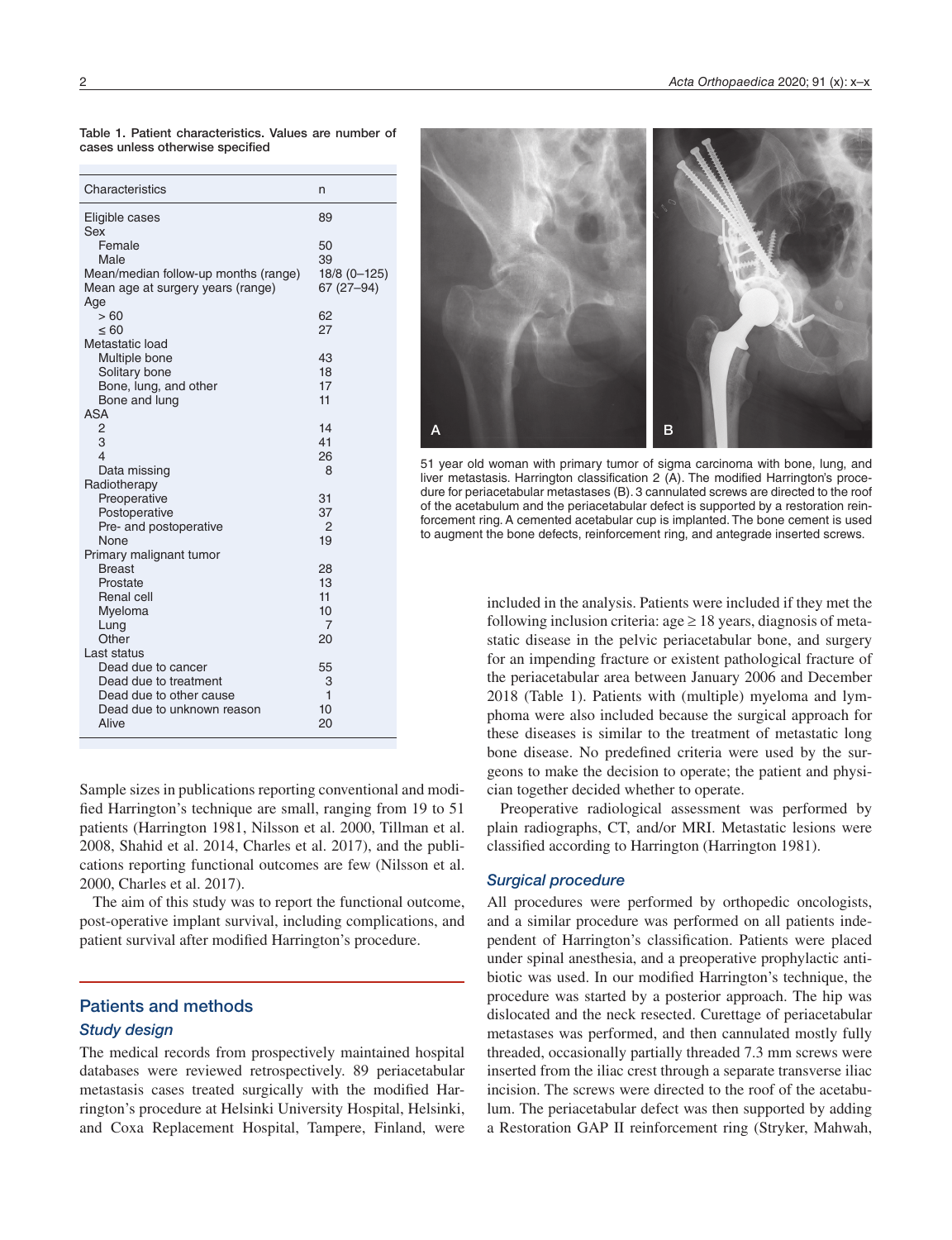| Characteristics                         | n                   |
|-----------------------------------------|---------------------|
| Operation                               |                     |
| Primary only                            | 83                  |
| Revision                                | 6                   |
| Mean lesion size (cm) (range)           | $8.9(4 - 25)$       |
| Harrington's classification             |                     |
| Class I                                 | 36                  |
| Class II                                | 41                  |
| Class III                               | 12                  |
| Class IV<br>Preoperative embolization   |                     |
| Yes                                     | 15                  |
| <b>No</b>                               | 69                  |
| Data missing                            | 5                   |
| Mean operation blood loss (L) (range)   | $1.6(0.1 - 5.7)$    |
| Impending fracture                      | 33                  |
| Pathologic fracture                     | 56                  |
| Mean operation time (hr) (range)        | $2.8(2.2 - 7.2)$    |
| Type of prothesis                       |                     |
| Cemented regular                        | 70                  |
| Uncemented regular                      | 2                   |
| Cemented long-stem                      | $\overline{7}$      |
| Uncemented long-stem                    | З<br>$\overline{7}$ |
| Tumor prothesis<br>Acetabulum component |                     |
| Constrained                             | 56                  |
| Normal                                  | 33                  |
| Antegrade acetabular pins (n)           |                     |
| 2                                       | 3                   |
| 3                                       | 68                  |
| $\overline{4}$                          | 11                  |
| 5                                       | 7                   |
| Head size (mm)                          |                     |
| 22                                      | 2                   |
| 28                                      | 11                  |
| 30                                      | 1                   |
| 32<br>36                                | 18<br>57            |
|                                         |                     |

Table 2. Perioperative characteristics of the 89 patients. Values are number of cases unless otherwise specified

NJ, USA). A conventional normal or constrained cemented acetabular cup was implanted, followed by the femoral component, and bone cement was used to augment the bone defects, reinforcement ring, and antegrade inserted screws (Figure). Various components were used in both the femur and acetabulum throughout the study period (Table 2). Preoperative embolization was selectively performed in 15 cases. The majority of patients received postoperative radiation therapy. All patients were mobilized postoperatively, allowing immediate full weight-bearing. Postoperative clinical assessment was performed routinely after 2–3 months, 6 months, and 12 months.

#### *Functional outcome*

Functional outcome was assessed by the Harris Hip Score (HHS) and the Oxford Hip Score (OHS). To report the level of the functional outcome, we used the grading system by Marchetti et al. (2005). Functional outcomes based on HHS were:  $<$  70, poor; 70–79, fair; 80–89, good; and 90–100, excellent.

The OHS is a patient-reported outcome measure (PROM) devised as a joint-specific instrument. A score > 41 is considered excellent, 34–41 good, 27–33 fair, and < 27 poor functional outcome (Kalairajah et al. 2005). To report a good functional outcome, we used the definition by Hamilton et al. (2018) of "treatment success" for THA patients based on an OHS threshold of 37.5 points.

Questionnaires were not used for patients with < 2 months of postoperative follow-up or in bad general health, or when patients were confined to bed or disoriented by advanced disease.

#### *Complications*

Minor, major, and mechanical postoperative complications are reported. Complications were deemed major when surgical reintervention was needed. Mechanical complications were defined as an implant failure. Implant survival was defined as the time from the Harrington procedure to revision due to any cause.

#### *Statistics*

Statistical analyses were performed using SPSS Statistics 23.0 (IBM Corp, Armonk, NY, USA). A p-value < 0.05 was considered significant. The Kaplan–Meier method was applied for patient and implant survival. Patient survival rates were calculated from the date of surgery to the most recent follow-up or death, and implant survival to revision surgery due to a failure of the reconstruction. Between-group comparisons were performed using the log-rank test. Continuous variables are reported as means and 95% confidence intervals (CI). The chisquared test or Fisher's exact test was used to compare variables between groups, and the Kruskal–Wallis test for means between groups. Linear regression analysis was performed to determine the relation in scores in a time-series analysis.

#### *Ethics, funding, data sharing plan, and potential conflicts of interest*

This retrospective cohort study was approved by the local chair of the audit department. This research received no specific grant or funding from any funding agency in the public, commercial, or not-for-profit sectors. The data are available from the corresponding author. No competing interests are declared.

## **Results**

#### *Functional outcome*

Functional outcome data were collected from 53/89 patients. The OHS was determined for 18/89 patients and the HHS for 51/89. Data were missing for 36/89 patients: 14/89 survived < 2 months, and 22/89 could not answer the questions due to bad general health. Functional outcome measurements were performed on average at 1 year (OHS at 17 months and HHS at 9 months).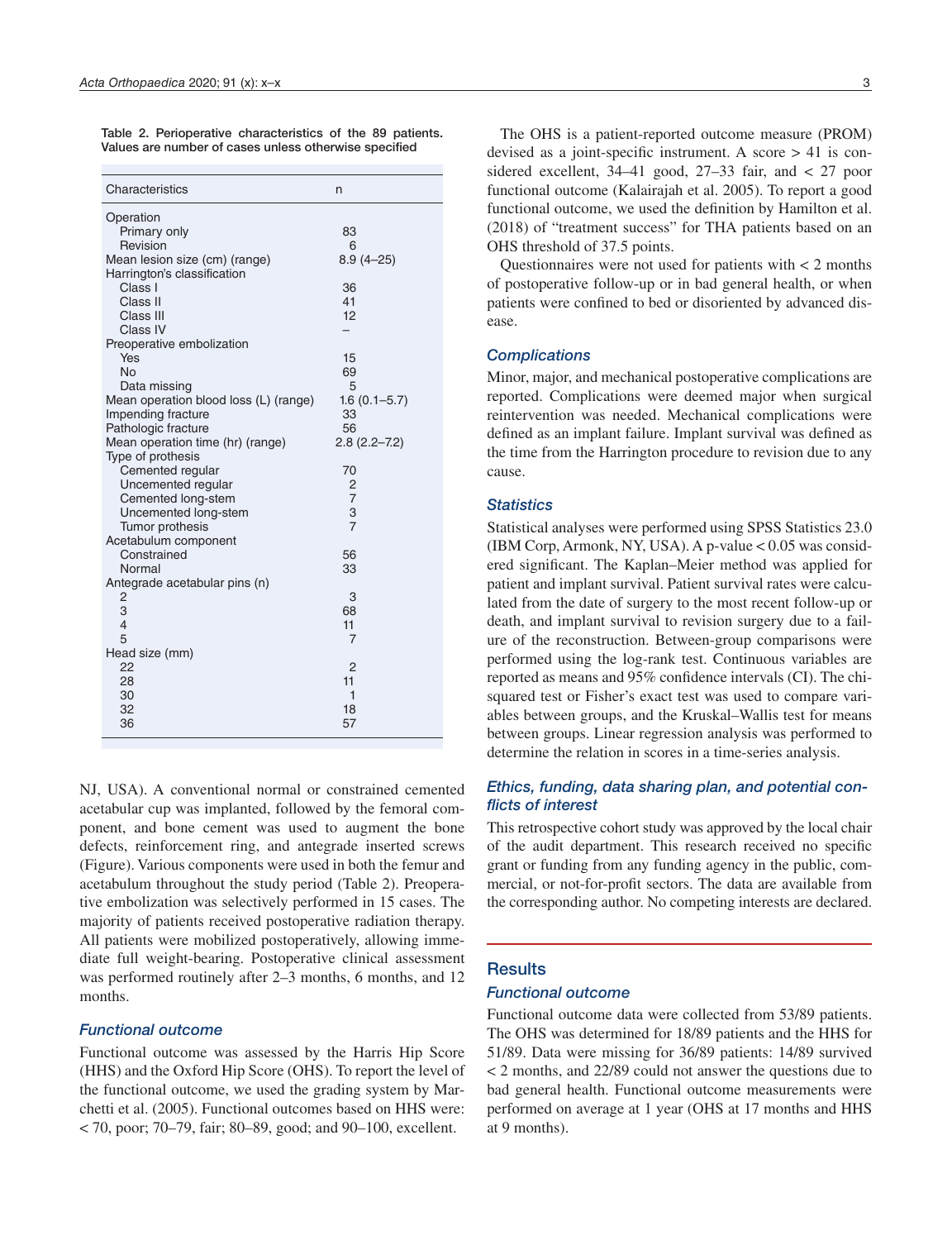Table 3. Functional outcome scores

| Characteristics             | OHS score<br>mean p-value<br>n |                          |     |    | <b>HHS</b> score |         |
|-----------------------------|--------------------------------|--------------------------|-----|----|------------------|---------|
|                             |                                |                          |     | n  | mean             | p-value |
| Eligible cases              | 18                             | 37                       |     | 51 | 76               |         |
| Sex                         |                                |                          | 0.6 |    |                  | 0.01    |
| Female                      | 8                              | 38                       |     | 26 | 82               |         |
| Male                        | 10                             | 36                       |     | 25 | 69               |         |
| Age over 60 years           |                                |                          | 0.5 |    |                  | 0.001   |
| Yes                         | 15                             | 36                       |     | 36 | 71               |         |
| <b>No</b>                   | 3                              | 41                       |     | 15 | 87               |         |
| Metastatic load             |                                |                          | 1.0 |    |                  | 1.0     |
| Multiple bone               | 10                             | 37                       |     | 27 | 76               |         |
| Solitary bone               | 6                              | 37                       |     | 10 | 76               |         |
| Bone and other              | $\overline{2}$                 | 37                       |     | 14 | 76               |         |
| <b>ASA</b>                  |                                |                          | 0.2 |    |                  | 0.1     |
| $\overline{2}$              | 3                              | 46                       |     | 9  | 86               |         |
| 3                           | 5                              | 32                       |     | 24 | 74               |         |
| $\overline{\mathcal{L}}$    | 4                              | 38                       |     | 12 | 70               |         |
| Radiotherapy                |                                |                          | 0.5 |    |                  | 0.8     |
| Preoperative                | 5                              | 34                       |     | 16 | 76               |         |
| Postoperative               | 8                              | 40                       |     | 27 | 76               |         |
| Pre- and post.              | 0                              | $\overline{\phantom{m}}$ |     | 1  | 94               |         |
| None                        | 5                              | 36                       |     | 7  | 73               |         |
| Harrington's classification |                                |                          | 0.9 |    |                  | 0.3     |
| Class I                     | 4                              | 36                       |     | 17 | 79               |         |
| Class II                    | 10                             | 37                       |     | 24 | 72               |         |
| Class III                   | 4                              | 38                       |     | 10 | 80               |         |
| Primary malignant tumor     |                                |                          | 1.0 |    |                  | 0.04    |
| <b>Breast</b>               | 6                              | 37                       |     | 19 | 85               |         |
| Prostate                    | 3                              | 40                       |     | 9  | 72               |         |
| <b>Renal cell</b>           | $\overline{2}$                 | 33                       |     | 6  | 55               |         |
| Myeloma                     | 3                              | 35                       |     | 8  | 75               |         |
| Lung                        | 6                              | 37                       |     | 19 | 85               |         |
| Other                       | 1                              | 43                       |     | 4  | 81               |         |
| Survival over 6 months      |                                |                          | 0.4 |    |                  | 0.03    |
| Yes<br><b>No</b>            | 16<br>$\overline{2}$           | 36<br>42                 |     | 38 | 79               |         |
| Survival over 12 months     |                                |                          | 0.7 | 13 | 67               | 0.01    |
| Yes                         | 15                             | 37                       |     | 30 | 81               |         |
| <b>No</b>                   | 3                              | 35                       |     | 21 | 68               |         |
| Operation                   |                                |                          |     |    |                  | 0.7     |
| Primary only                | 18                             | 37                       |     | 48 | 75               |         |
| Revision                    |                                |                          |     | 3  | 80               |         |
| Acetabulum component        |                                |                          | 0.3 |    |                  | 0.8     |
| Constrained                 | 14                             | 36                       |     | 38 | 76               |         |
| Normal                      | 4                              | 41                       |     | 13 | 75               |         |
|                             |                                |                          |     |    |                  |         |

The average postoperative OHS was 37 (good), and 6/18 of the patients had successful treatment  $(> 37.5 \text{ points})$  according to Hamilton's definition (Hamilton et al. 2018). The average HHS was 76, but was statistically significantly better in female patients (82 versus 69;  $p = 0.01$ ), patients aged < 60 years (87 versus 71;  $p = 0.001$ ), and in patients with survival  $>$ 6 months (79 versus 67;  $p = 0.03$ ) and  $> 12$  months (81 versus 68;  $p = 0.01$ ). The HHS was better in patients with prostate cancer (85;  $p = 0.04$ ) and worse in patients with myeloma (55;  $p = 0.04$ ) (Table 3). From linear regression analysis, we could not detect a statistically significant increase in scores and time.

#### *Implant survival and complications*

Overall implant survival was 96% (Cl 88–100) at 1 year, 2 years, and 5 years. Harrington's classification ( $p = 0.9$ ), radio-

| Table 4. Complications of the Harrington's procedure cases |  |  |  |  |
|------------------------------------------------------------|--|--|--|--|
|------------------------------------------------------------|--|--|--|--|

|                | cations | Compli- Mechanical<br>failure | Hip joint | Local tumor<br>dislocation progression Infection Decubitus |  |
|----------------|---------|-------------------------------|-----------|------------------------------------------------------------|--|
| Major<br>Minor |         |                               |           |                                                            |  |
| Overall        |         |                               |           |                                                            |  |

therapy ( $p = 0.3$ ), sex ( $p = 0.3$ ), and type of primary tumor  $(p = 0.3)$  did not statistically significantly influence implant survival at univariable analysis.

10/89 postoperative complications occurred: 6 major, leading to revision surgery, and 4 minor, which were treated nonoperatively. 1 patient had mechanical failure of the initial construct due to constant dislocation, necessitating re-intervention at 6 months. The postoperative infection rate was 4/89 (Table 4). We observed fewer dislocations when using constrained cups (1/56 patient) when compared with normal cups (3/33 patients) ( $p = 0.04$ ).

#### *Patient survival*

55/89 of the patients died of cancer. 3 died due to treatment: 1 due to fatal pulmonary embolism and 2 due to consequences of deep infection and sepsis. Overall patient survival was 46% (Cl 35–57) at 1 year, 25% (Cl 14–35) at 2 years, and 16% (Cl 7–25) at 5 years. Median patient survival was 8 months (0–125). In patients with skeletal and lung metastases, the overall survival was 50% at 4 months and 23% at 1 year. The survival was significantly better in patients with skeletal metastases only, compared with patients with more disseminated disease  $(p < 0.001)$ . We could not observe a statistically significant difference in survival between patients with solitary or multiple skeletal metastases, nor did we detect a difference between different Harrington's classifications on patient survival.

#### **Discussion**

We used our modified Harrington technique, namely the insertion of antegrade screws from the iliac crest and an antiprotrusion cup combined with THA, in all patients with periacetabular metastasis and pathological fractures regardless of the size of the lesion. Our results show that the reconstruction is durable, with low implant-related failure and complication rates, and good functional outcomes.

Functional outcomes have been reported in a few studies, usually in publications with small sample sizes of Harrington or modified Harrington procedure (range 19 to 51 patients) (Harrington 1992, Nilsson et al. 2000, Tillman et al 2008, Shahid et al. 2014, Charles et al. 2017), or with nonspecific outcome measures (Tillman et al. 2008, Charles et al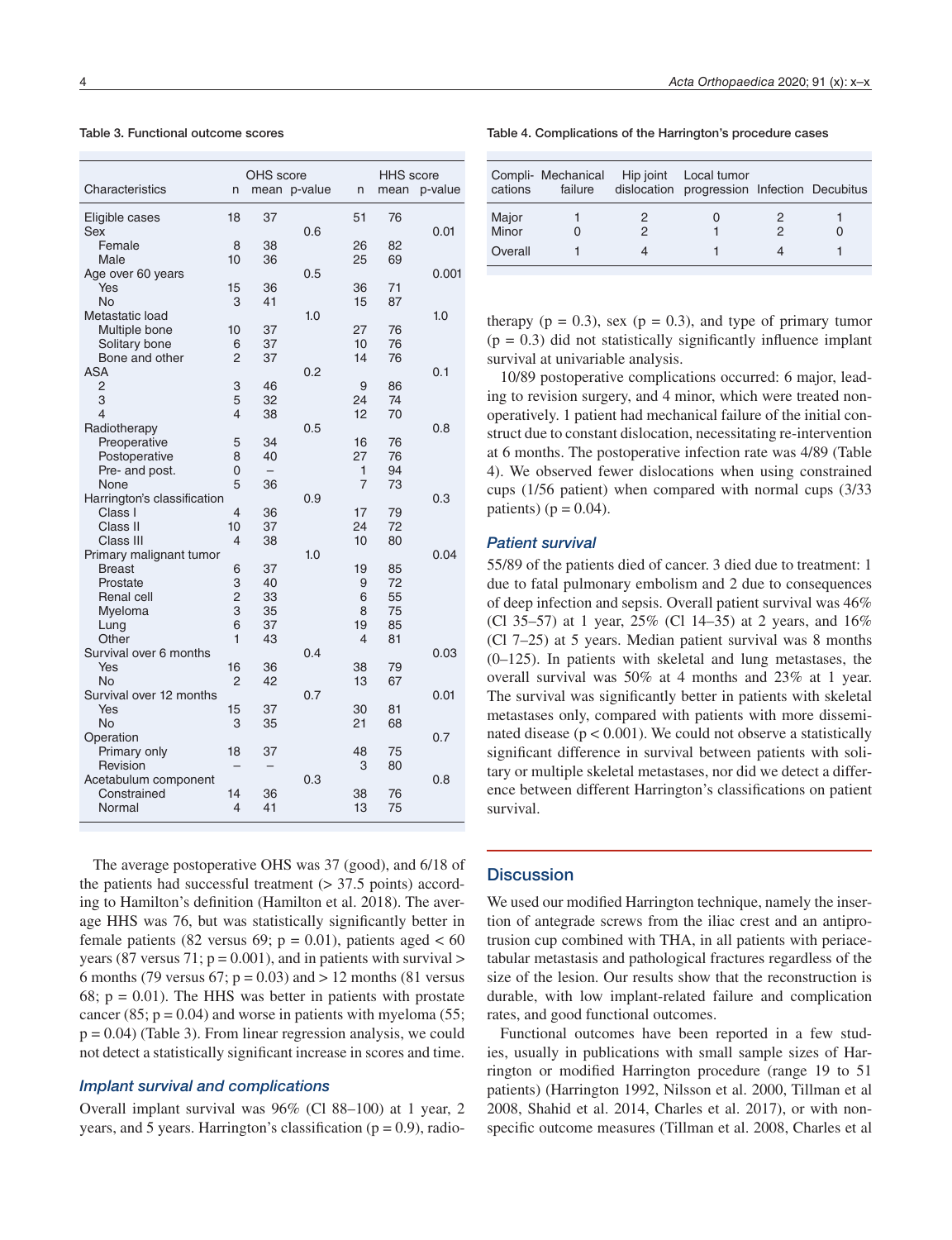2017, Wegrzyn et al. 2018, Rowell et al. 2019). No studies have been published using PROMs. Most of the studies have used ClinROMs, such as the Musculoskeletal Tumor Society (MSTS) score (Harrington 1992, Allan et al. 1995) or the HHS (Wegrzyn et al. 2018), which was developed for the assessment of hip surgery outcomes and is intended to evaluate various hip disabilities and methods of treatment in an adult population. In accordance with the literature, our results shows that about half of periacetabular metastasis patients could ambulate in the community independently after such large reconstructive surgery (Wegrzyn et al. 2018, Rowell et al. 2019).

The OHS is a validated, reliable, and well-established PROM for evaluating the outcomes of THA (Dawson et al. 1996). It is difficult to compare our results with the literature, as postoperative mobility has been reported in different ways (Harrington 1981, Marco et al. 2000, Shahid et al. 2014, Charles et al. 2017, Wegrzyn et al. 2018, Rowell et al. 2019). Based on Marchetti's grading system (Marchetti et al. 2005), the functional outcome results were fair in our population when all patients were evaluated together (HHS score 76 out of 100). However, in young female, mainly breast cancer patients with good estimated survival, the scores were  $> 80$ , indicating significantly improved results compared with the overall study population. The average OHS was 37 in our study. Based on the classification of Kalairajah et al. (2005), in which a score of 34 to 41 indicates a good functional outcome, a good outcome is represented in our population. In a recent study, Hamilton et al. (2018) defined treatment success following THA based on an OHS threshold of 37.5 points. In our study, one-third of patients had an OHS exceeding this threshold. Again, the best OHSs in our study were seen in young female patients with long survival. Primary tumor and, most importantly, defect defined by Harrington's classification did not affect the HHS or OHS. In accordance with the literature, our results showed that age strongly affects functional outcome, as the absolute score tends to decrease with age (Bremner-Smith et al. 2004), and a patient's overall physical status is an important factor in estimating a good functional outcome.

Estimating patient survival is of outmost importance, as reconstruction survival should be longer than patient survival. Since Harrington's original publication, several modifications of the procedure have been introduced, but the idea of transferring the weight load from the acetabular joint to the intact bone in the ileum over the lytic lesion in the periacetabular area via threaded screws or pins and a reinforcement ring has remained the same. Compared with the literature, our implant survival was superior: 96% at 1, 2, and 5 years, as only 1 reconstruction required revision (Nilsson et al. 2000, Shahid et al. 2014, Tsagozis et al. 2015, Erol et al. 2016, Charles et al. 2017). In the literature, implant survival is rarely reported, but reported implant failure rates leading to revision surgery vary between 3% and 18%. Revisions are needed due to fractured rods, constant or repeated dislocations, and mechanical and technical errors similar to our case (Allan et al. 1995, Marco et

al. 2000, Bernthal et al. 2015, Colman et al. 2015). Complications after surgery vary considerably, with 11% in our study and published reports ranging from 16% to 33% (Nilsson et al. 2000, Shahid et al. 2014, Tsagozis et al. 2015, Charles et al. 2017, Krishnan et al. 2017). Complications are often divided into major complications requiring surgery and minor complications, which are treated nonoperatively. Deep infection and recurrent dislocation are common major complications requiring revision surgery. Local tumor progression, in addition to mechanical instability due to insufficient fixation, is more likely to occur in large lesions or long-term survivors (Nilsson et al. 2000, Shahid et al. 2014, Tsagozis et al. 2015, Charles et al. 2017). In accordance with the literature, dislocation and infection were the most common complications in our study, and we did not have any failures due to local tumor growth.

The prognosis of many patients with metastatic bone disease, particularly those without visceral disease, has improved in recent years (Kimura 2018). Although advanced oncological treatment results in the prolonged survival of some patients, almost half of the patients die within the 1st year after surgery for pelvic metastases. Our patient survival rates are in accordance with the literature, with 1-year survival ranging between 42% and 49% (Nilsson et al. 2000, Shahid et al. 2014, Tsagozis et al. 2015). Visceral metastases decrease survival, whereas it is suggested that solitary skeletal metastases, at least in the extremities, be treated with margins to achieve improved survival (Ratasvuori et al. 2014). In our series, the skeletal metastasis was solitary in 18 patients, the surgical margin was always intralesional, and patient survival was similar to patients with more disseminated disease. Increased surgical margins in the periacetabular location result in more massive resection, with an increased rate of complications; therefore, based on our results, we select Harrington's procedure with intralesional curettage as the method of choice for solitary bone metastases in the periacetabular region.

Our study has several limitations, including those inherent to its retrospective design. The mobility and functional scores were not structurally assessed, and OHS and/or HHS were available for only 53/89 of the patients. In addition, 14/89 of the patients were deceased before the first follow-up and 22/89 were unable to come to a follow-up visit. However, the results can be used to estimate the probable functional outcome in patients with improved survival. A strength of this multicenter study was the large sample size with a homogeneous treatment method for periacetabular metastasis in contrast to previous ones, in which very heterogeneous technical methods were combined. A further strength of the paper was the use of well-validated tools for functional outcome measurement.

In conclusion, functional outcome is mostly dependent on patient-related factors, as young female patients with long survival have good functional outcomes. The results indicate that our modified Harrington's procedure with the Restoration GAP II ring to achieve stable fixation with bone cement, a constrained acetabular cup to prevent dislocation, and antegrade